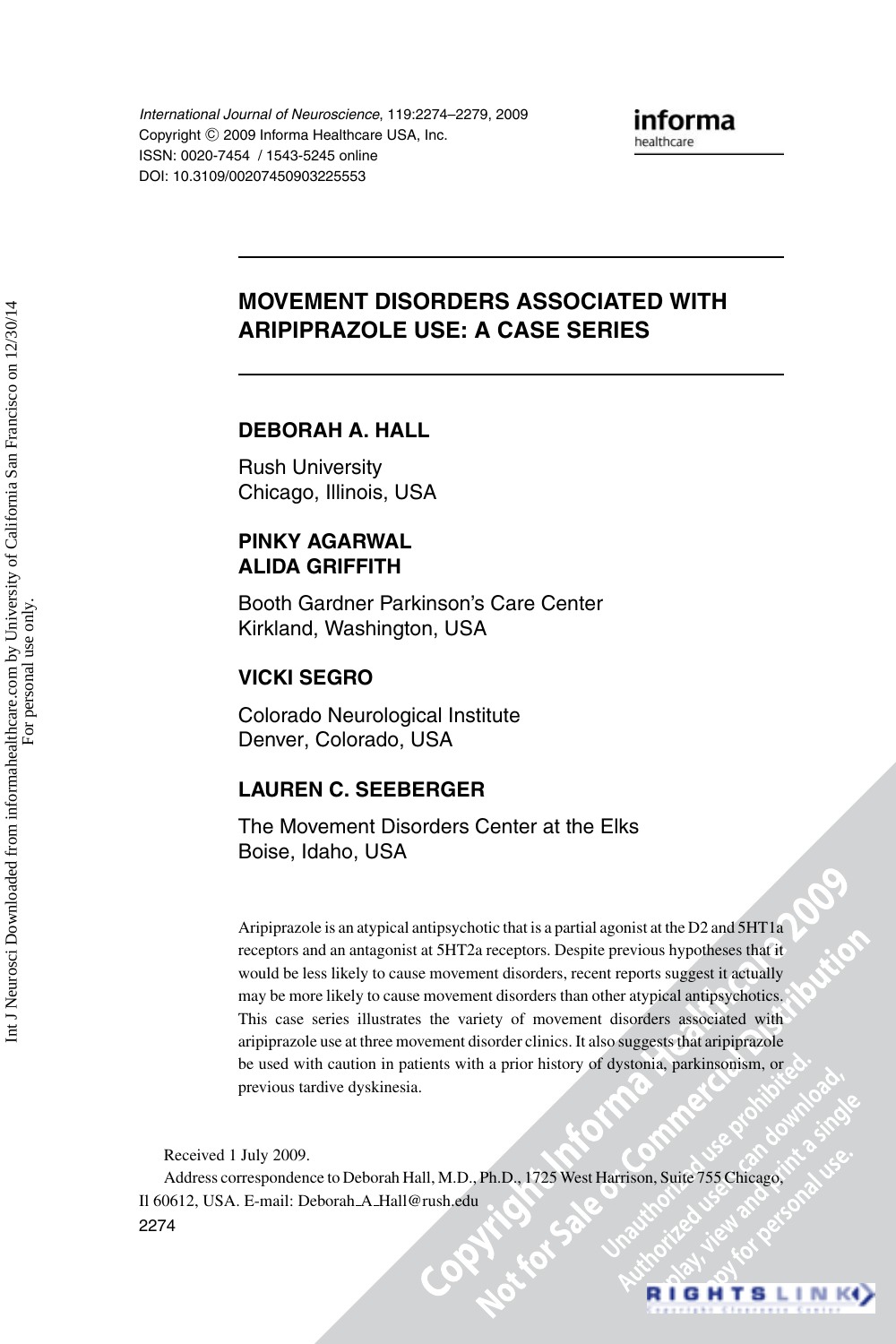**Keywords** Akathesia, aripiprazole, drug-induced, dyskinesia, dystonia, parkinsonism, tardive

#### **BACKGROUND**

Aripiprazole is a quinolinone antipsychotic and is FDA approved for the treatment of schizophrenia (Kane et al., 2002) and has been shown to be effective in the treatment of bipolar disorder (Keck et al., 2003). Aripiprazole has a high affinity for dopamine (D2 and D3) and serotonin receptors (Gupta & Masand, 2004). It is a partial agonist at D2 receptors, reducing dopamine synthesis and release at the dopamine autoreceptor (Taminiga & Carlsson, 2002). It is also an antagonist of the serotonin 5-HT2A receptor and partial agonist at the 5-HT1A receptor (Jordan et al., 2002). Due to its heterogeneous mechanism of action, it has been reported to have less risk of extrapyramidal syndromes than other antipsychotics. However, there have been increasing reports of worsening of PD (Fernandez, Trieschmann, & Friedman, 2004; Friedman et al., 2006; Wickremaratchi, Morris, & Ali, 2006), neuroleptic malignant syndrome (Chakraborty and Johnson 2004; Hammerman, Lam, & Caroff, 2006), tardive dyskinesia (Maytal, Ostacher, & Stern, 2006), and acute dystonic reactions (Desarkar, Thakur, & Sinha, 2006; Fountoulakis et al., 2006; Pinninti, Mago, & Adityanjee, 2006). This case series illustrates the variety of movement disorders temporally related to aripiprazole in patients who presented to three movement disorder clinics.

## **METHODS**

A retrospective review was conducted in three tertiary movement disorders clinics and patients with movement disorders secondary to aripiprazole were identified. All patients were referred for abnormal movement, although some patients were started on aripiprazole after care was established in the movement disorder clinic. A chart review was performed to obtain demographic information, medical history, and history of medications, dosages, and side effects. In addition, a neurological exam was performed and patients were evaluated by a movement disorders specialist.

# **RESULTS**

There were six patients identified, with a mean age of  $52 \pm 6.1$  years (all male). The six patients were on aripiprazole for a variety of movement disorders (Table 1). The dose of aripiprazole was 10—15 mg daily and patient exposure

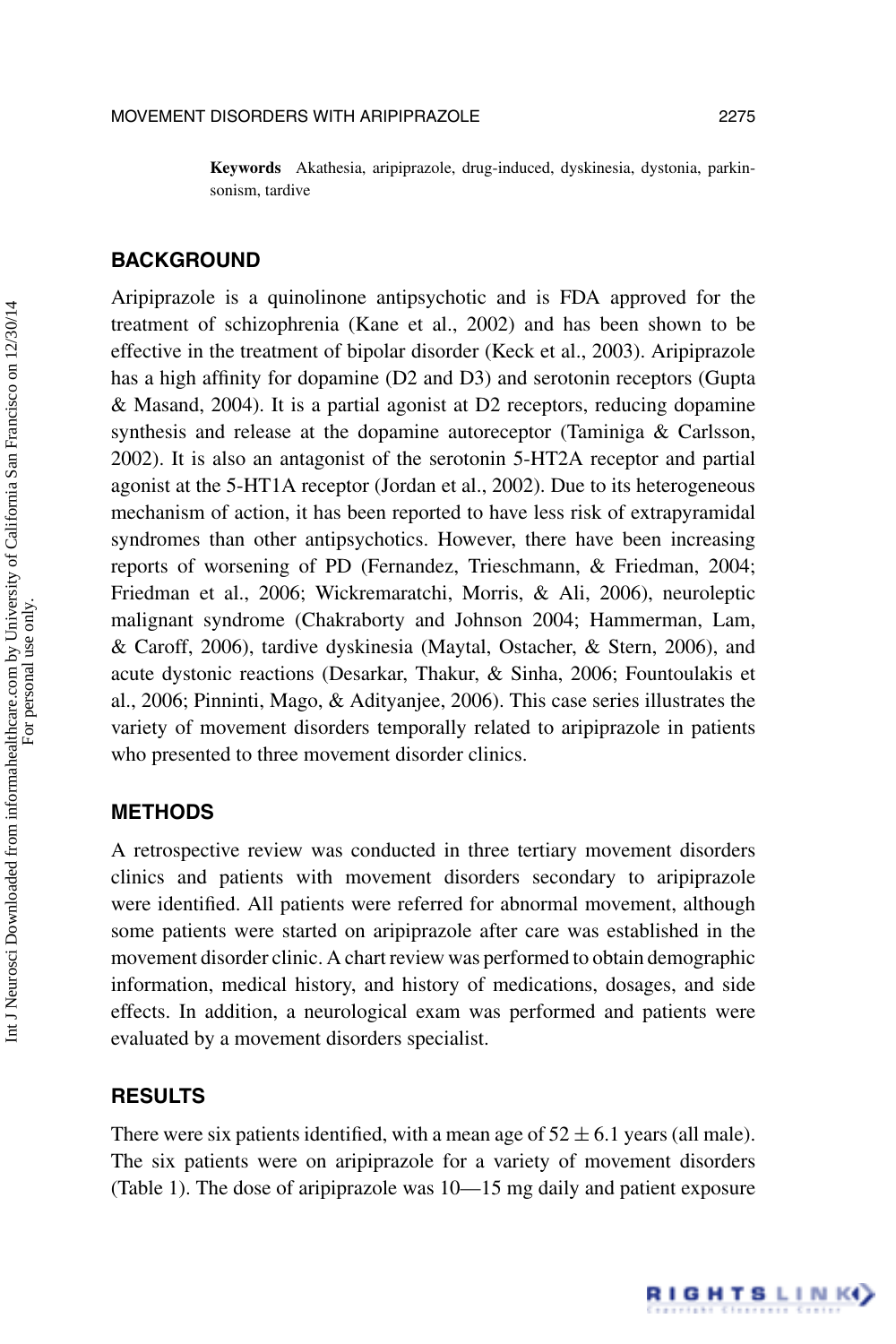| Age/Gender | Underlying<br>disorder | Dose             | Duration of<br>treatment | Resulting movement<br>disorder             |
|------------|------------------------|------------------|--------------------------|--------------------------------------------|
| 59M        | Motor tics             | 10 <sub>mg</sub> | 1 year                   | Akathesia, parkinsonism                    |
| 62M        | Motor tics             | 10 <sub>mg</sub> | 2 weeks                  | Akathesia, chorea, orofacial<br>dyskinesia |
| 57M        | Motor tics             | $15 \text{ mg}$  | 2 years                  | Akathesia, body rocking                    |
| 46M        | Bipolar disease        | $15 \text{ mg}$  | 3 weeks                  | Orobuccolingual dyskinesia                 |
| 22M        | Schizophrenia          | 10 <sub>mg</sub> | 6 weeks                  | Severe acute torticollis                   |
| 67F        | Parkinson disease      | 10 <sub>mg</sub> | 3 weeks                  | Orobuccolingual dyskinesia                 |

**Table 1.** Summary of cases presenting with movement disorders on aripiprazole

ranged from two weeks to greater than two years. The following case reports illustrate the presentation and course of three of the patients.

#### **Case 1**

A 20-year old man with a four-year history of schizophrenia and hand tremor presented with acute pulling of his head to the side. He reported symmetric tremor of his hands only when writing that had started four years prior. His family stated that it had worsened abruptly when he started risperidone and remained when he was switched to aripiprazole. His past medical history was remarkable for mental retardation from birth and attention deficit hyperactivity disorder. He had three family members with alcoholism, but there were no movement disorders in his relatives. Upon starting risperidone at the age of 18, he developed torticollis and was treated in the emergency department successfully with diphenhydramine. The medication was discontinued and aripiprazole was started at 10 mg daily. After four weeks, he woke up acutely with torticollis and was treated in the again in the emergency department with diphenhydramine. The torticollis resolved and he was started on quetiapine. On follow up two years later, he had a focal task-specific dystonia in the left hand only when writing and there was no evidence of torticollis.

### **Case 2**

A 59-year-old man with motor tics for 47 years was seen for treatment. He was placed on 10 mg daily of aripiprazole for eight weeks and noted marked improvement in his tics. However, he developed akathesia in both

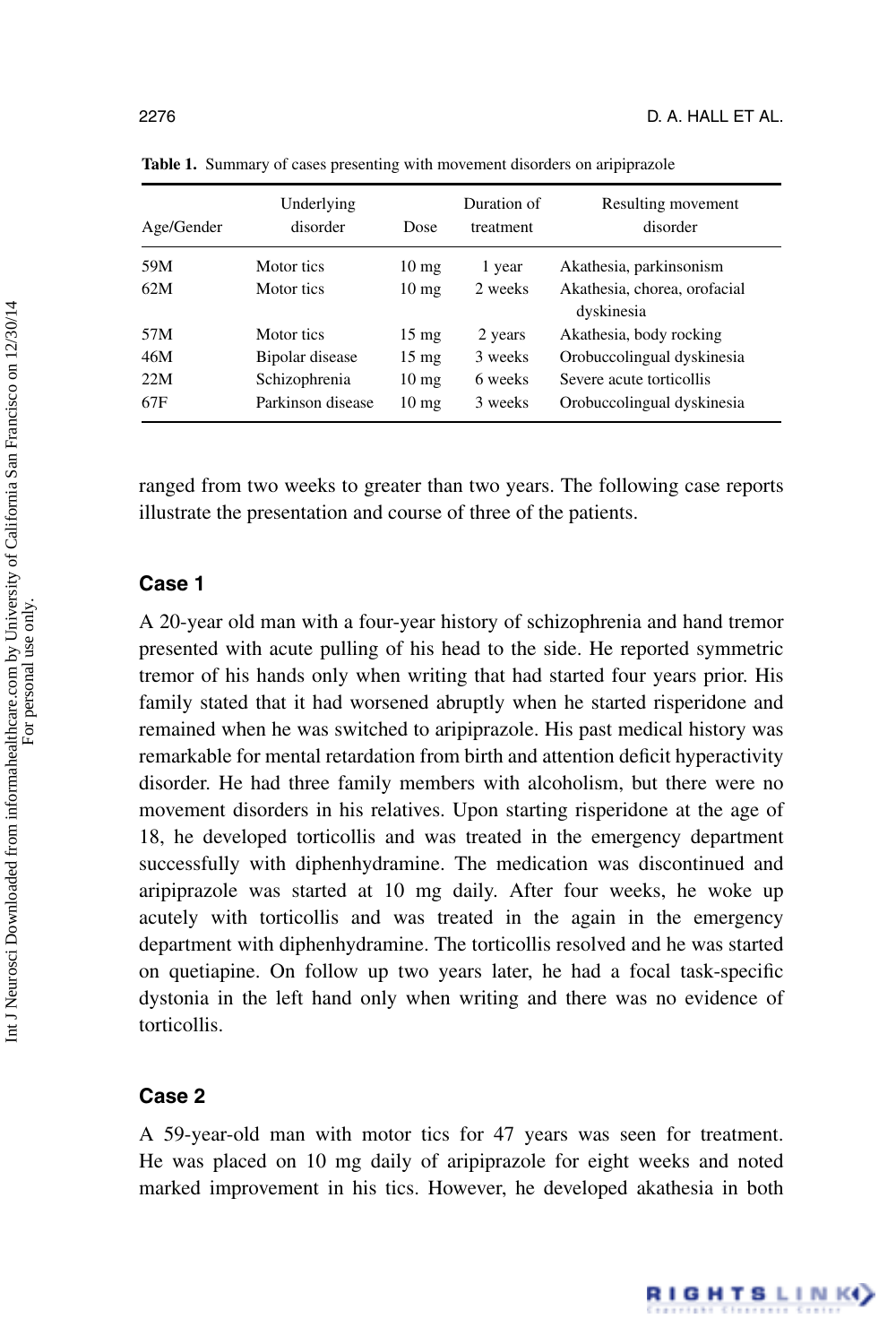of his legs and the dose was decreased to 5mg daily. At his ten-month follow up in the movement disorder clinic after the dose reduction, he was noted to have parkinsonism, with hypomimea and bradykinesia. He also complained of continued restlessness in his legs. The aripiprazole was stopped and parkinsonism symptoms improved, with complete resolution at five-month follow up.

#### **Case 3**

A 67-year-old man had a 13-year history of idiopathic Parkinson disease complicated by dyskinesia, motor fluctuations, and psychosis. His psychosis was initially treated with quetiapine 300 mg daily, with no worsening in motor symptoms. Because of incomplete resolution of hallucinations, olanzapine 5 mg was added for three months, but discontinued secondary to worsened parkinsonism and motor function subsequently improved without appearance of a tardive movement disorder. Several months later, aripirazole 10 mg daily was added. Aripiprazole was discontinued after three years of treatment. One week after stopping aripiprazole, orobuccolingual dyskinesias emerged accompanied by involuntary, grunting vocalizations, consistent with tardive dyskinesia. The patient continued to have peak-dose dyskinesia associated with levodopa dosing, causing choreiform movements of trunk and extremities; however the orobuccolingual dyskinesias were not associated with levodopa dosing. These movements persisted for three months without resolution.

#### **DISCUSSION**

This case series illustrates a variety of movement disorders related to aripiprazole use. As defined by the DSM-IV, tardive dyskinesias are involuntary choreiform, athetoid, or rhythmic movements (lasting for at least four weeks) of the tongue, jaw, or extremities that develop in association with at least three months of neuroleptic use (although the duration of use before symptom-onset may be shorter in the elderly) (DSMV). Patients in this series had both tardive syndromes and acute reactions.

The first acute dystonia from aripiprazole was reported in 2006 in an 18-year-old male with Tourette's syndrome who was given aripiprazole 10 mg orally daily, which produced a significant improvement in his tics (Fountoulakis et al, 2006). However, after three days of treatment, he experienced an acute episode of dystonia with facial muscle spasm, oculogyric crisis, and torticolis, which resolved after a single intramuscular injection of biperidine 5 mg. A

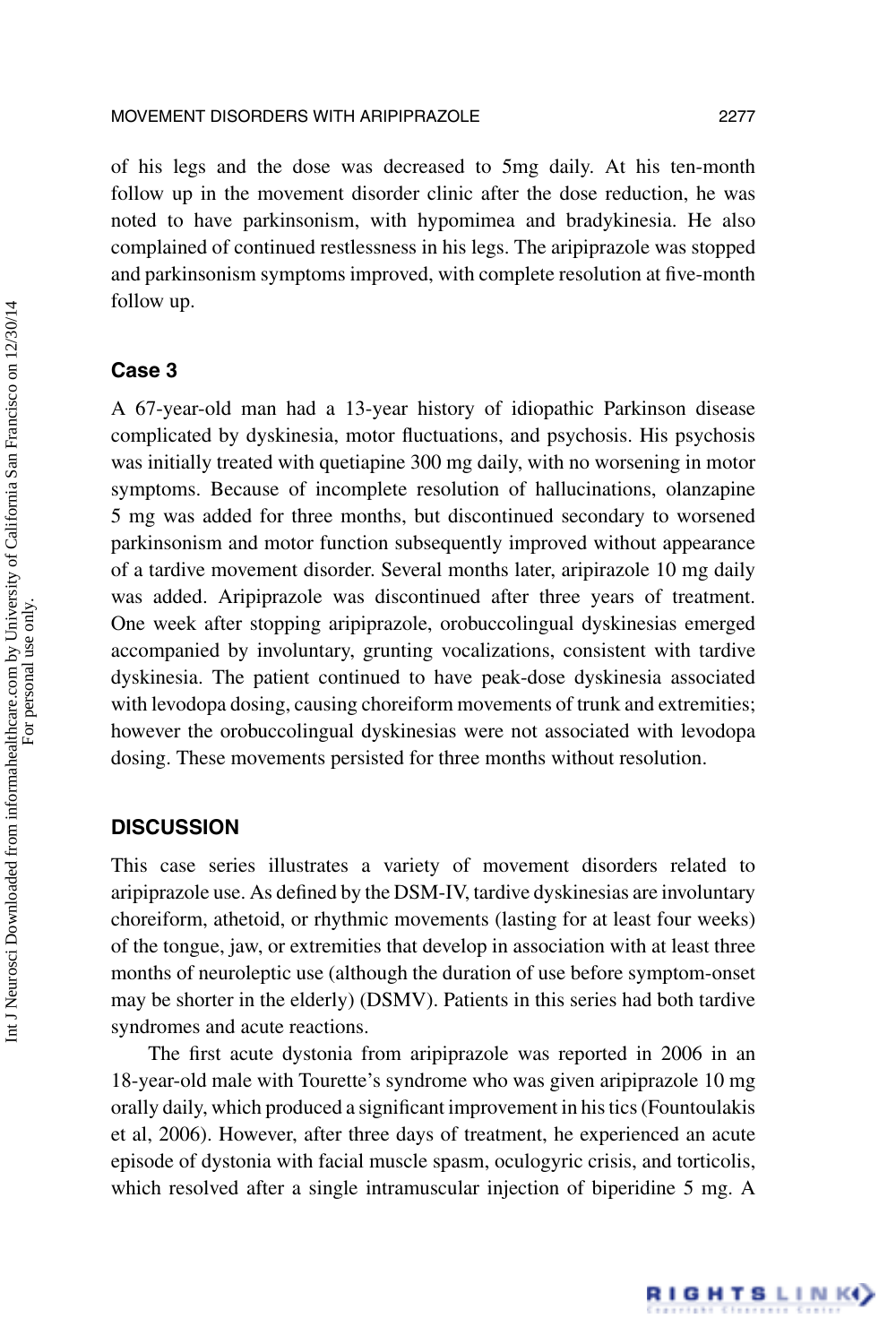RIGHTSLINK<sup>®</sup>

second patient was reported two months later: an 18-year-old male treated for a manic episode developed episodic torticollis three days after starting aripiprazole 15 mg daily and it resolved after the initiation of trihexyphenidyl (Desarkar et al., 2006). Similar symptoms were reported in a 19-year-old schizophrenic woman after being on aripiprazole for three days (Pinninti et al., 2006).

Tardive syndromes have been reported in a patient on aripiprazole 15 mg/day for 18 months for refractory depression (Maytal et al., 2006). Upon discontinuing the drug, tardive symptoms resolved within several weeks. Other movement disorders, including neuroleptic malignant syndrome and worsening of parkinsonism, have been related to aripiprazole and are similar to movement disorders associated typical antipsychotics.

There are several weaknesses with this study. First, these patients are a convenience sample and were recruited from a tertiary movement disorders center. This may suggest that these patients are biased to be more severe or refractory to standard treatment and not representative of movement disorder patient populations as a whole. Secondly, all of these patients had been exposed to other neuroleptics. Although the abnormal movement described in this case series temporally correlated with the aripiprazole, it is difficult to rule out lingering or confounding effects of the previous antipsychotics.

Aripiprazole has a novel mechanism of action and it has been associated in the literature with multiple movement disorders despite being on the market for only a few years. Reviews suggest that aripiprazole may be less likely to cause extrapyramidal syndromes than risperidone or haloperidol, but more likely than olanzapine or quetiapine (Gentile, 2007). This may mean that aripiprazole should be reserved for patients without underlying dystonia or parkinsonism or a history of acute or tardive reactions in the past. Future prospective studies will help to clarify the risk of associated movement disorders.

# **Declaration of interest**

The authors report no conflict of interest. The authors alone are responsible for the content and writing of the paper.

# **REFERENCES**

Chakraborty, N., & Johnston, T. (2004). Aripiprazole and neuroleptic malignant syndrome. *International Clinical Psychopharmacology*, *19*, 351–353.